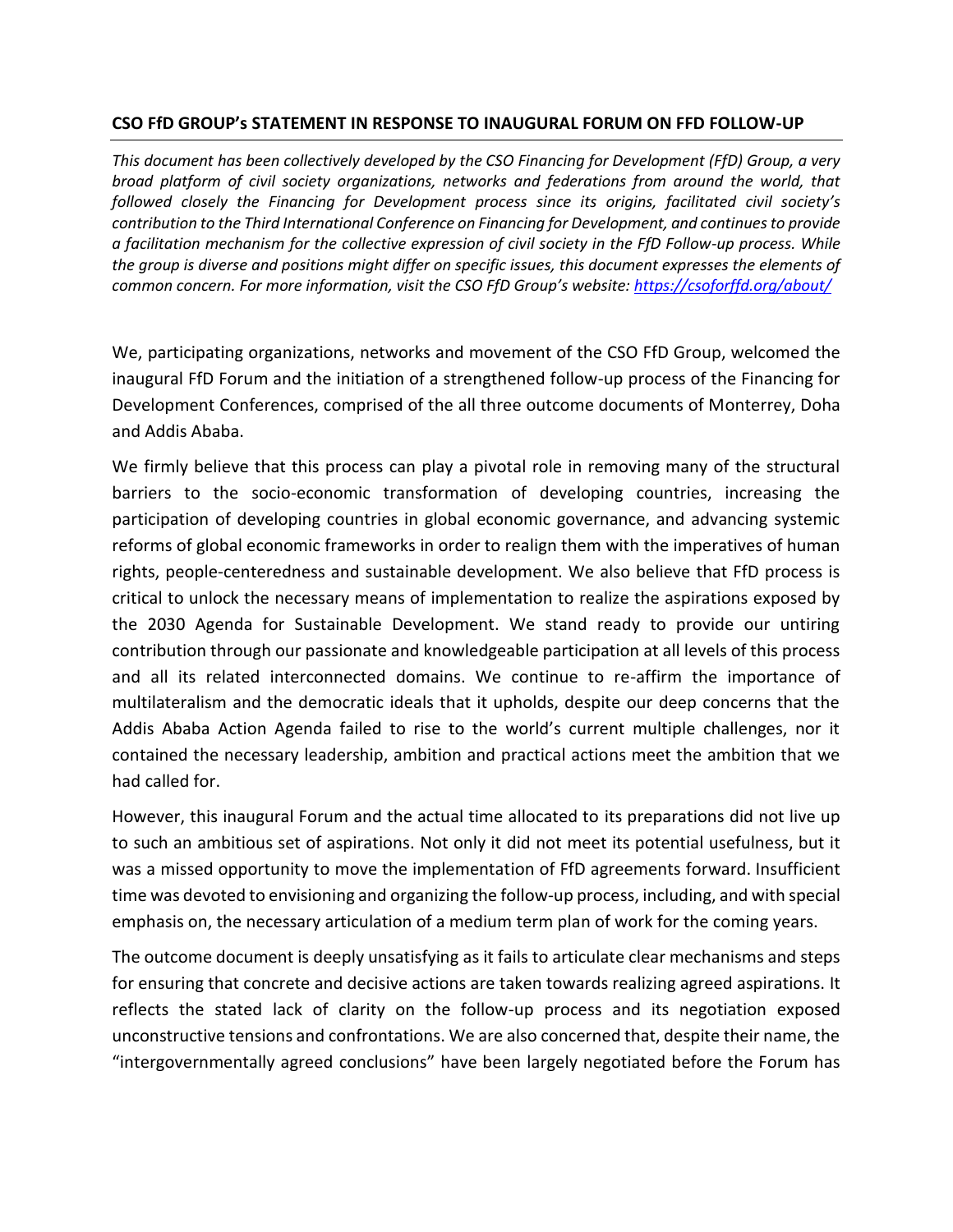even started and have therefore be unable to capture the richness of the Forum discussions and deliberations.

Against this background, we would like to offer a set of alternative proposals that could possibly contribute to envisioning a relevant and ambitious follow-up process. First of all, it is essential that the FfD Forum provides adequate space to **contextualise and assess critical trends and emerging issues** in order to ensure that the FfD follow-up process is always in tune with the evolving political, social, environmental and economic landscape. For instance, the recently concludes Forum failed to contextualize its discussion within critical emerging issues, such as:

- The renewed urgency to scale-up inclusive international cooperation to provide for a fairer global tax system that can increase domestic resource mobilization and tackle inequalities, also in response of the wave of popular outrage the followed the recent release of the Panama Papers;
- The migration crises that not only has once again exposed the dramatic human consequences of the persistence of structural inequalities and development disparities, but has also witnessed the significant diversion of ODA flows by some important donors to address the cost of the refugee crisis in their own countries, in the context of a continue gap between the aspirations and ODA resources, as confirmed by the recently released DAC data;
- The challenging state of the world economy, still reeling from the repercussions of the global financial crisis and, in spite of unprecedented monetary stimuli, still facing a fragile situation with stubbornly low growth, weak demand, low commodity prices, fluctuating exchange rates and tightening financial conditions. Rather than a weak recovery, conditions are more consistent with a slow-motion  $-$  not for that less damaging  $-$  new financial crisis, whose impacts will be more widely felt by developing countries, where they threaten to lead to reemergence of debt sustainability crises. In this context, the combined evolution of commodity prices and exchange rates is particularly concerning for its implications in exacerbating existing conditions of commodity dependence and promoting the re-emergence of debt sustainability crises in many developing economies;
- The recent deal by Argentina with holdout (vulture) creditors that chose to stay out of a restructuring that 92 % of creditors had accepted, will force the country to raise near USD 15 billion in debt at relatively high interest rates. In addition to representing a dramatic increase in the debt of one of the few countries that had been able to stay out of the debt binge of the last few years, and the growing burden of debt service, two thirds are expected to be immediately used to pay such creditors. This, at a time when the country is undergoing a drastic adjustment, price hikes in services, job cuts and weakening of real wages, illustrates all that is wrong in the current architecture for solving sovereign debt crises.